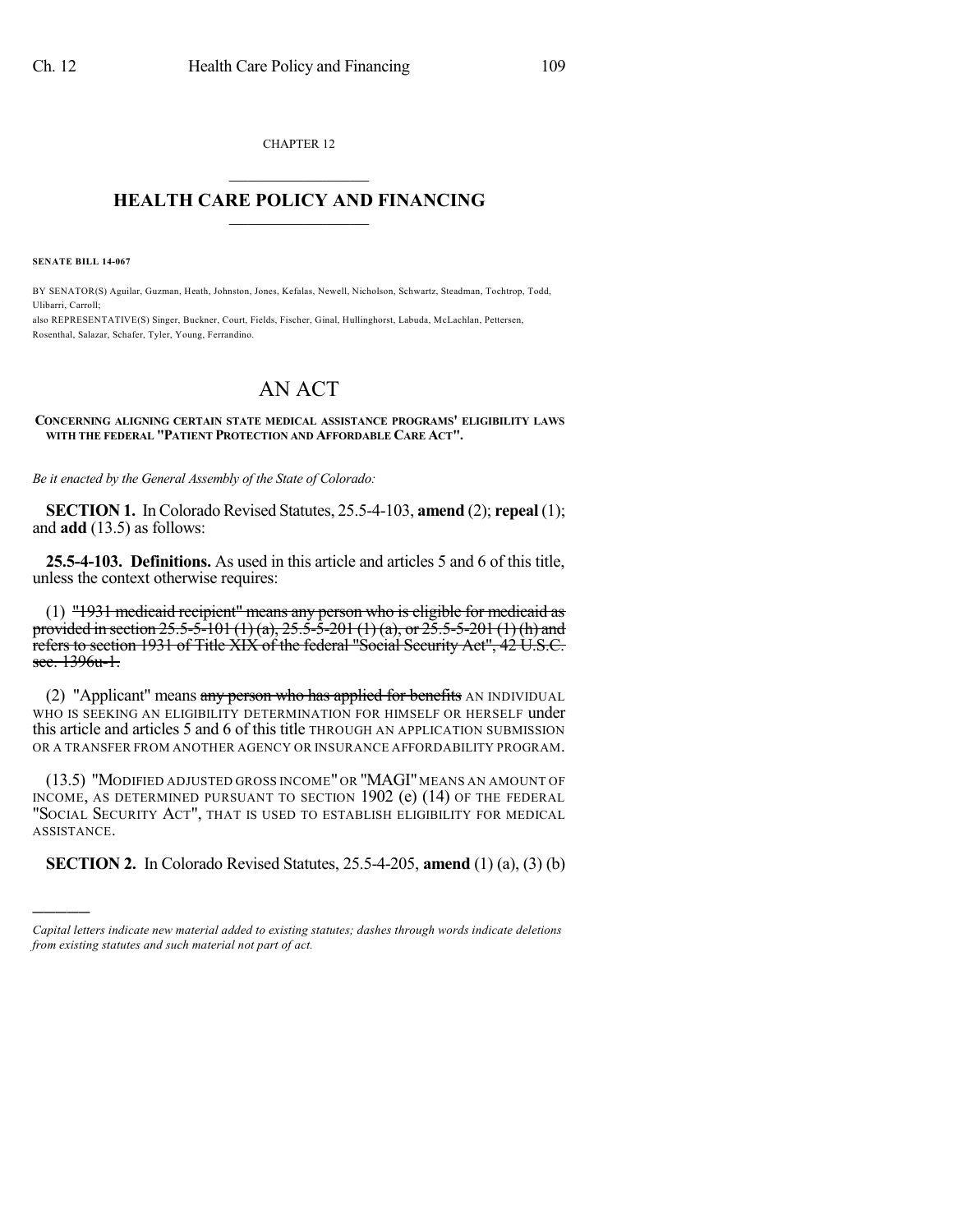## (I) (A), (3) (b) (I) (B), (3) (b) (I.5), and (3) (d) (II) as follows:

**25.5-4-205. Application - verification of eligibility - demonstration project - rules.** (1) (a) Determination of eligibility for medical benefits shall be made by the county department in which the applicant resides, except as otherwise specified in this section. Local social security offices also determine eligibility for medicaid benefits at the same time they determine eligibility for supplemental security income. The state department may accept medical assistance applications and determine medical assistance eligibility and may designate the private service contractor that administers the children's basic health plan, Denver health and hospitals, a hospital that is designated as a regional pediatric trauma center, as defined in section 25-3.5-703  $(\overline{4})$  (f), C.R.S., and other medical assistance sites determined necessary by the state department to accept medical assistance applications, to determine medical assistance eligibility, and to determine presumptive eligibility. When the state department determines that it is necessary to designate an additional medical assistance site, the state department shall notify the county in which the medical assistance site islocated that an additional medical assistance site has been designated. Any person who is determined to be eligible pursuant to the requirements of this article and articles 5 and 6 of this title shall be eligible for benefits until such person is determined to be ineligible. Upon determination that any person is ineligible for medical benefits, the county department, the state department, or other entity designated by the state department shall notify the applicant in writing of its decision and the reason therefor. WHEN AN APPLICANT IS FOUND INELIGIBLE FOR MEDICAL ASSISTANCE ELIGIBILITY PROGRAMS, THE APPLICANT'S APPLICATION DATA AND VERIFICATIONS SHALL BE AUTOMATICALLY SHARED WITH THE STATE INSURANCE MARKETPLACE THROUGH A SYSTEM INTERFACE. Separate determination of eligibilityand formal application for benefits under this article and articles 5 and 6 of this title for persons eligible as provided in sections 25.5-5-101 and 25.5-5-201 shall be made in accordance with the rules of the state department.

(3) (b) (I) The state department shall promulgate rules that:

(A) To the extent authorized under federal law, require an applicant to state only the applicant's income and require the state department to verify the applicant's income through the most recently available records of the division of unemployment insurance in the department of labor and employment or through the income, eligibility, and verification system FEDERALLY APPROVED ELECTRONIC DATA SOURCES; except that, IF ELECTRONIC DATA IS NOT AVAILABLE, OR THE INFORMATION OBTAINED FROM AN ELECTRONIC DATA SOURCE IS NOT REASONABLY COMPATIBLE WITH INFORMATION PROVIDED BY OR ON BEHALF OF AN APPLICANT, the rules shall also allow an applicant to provide income information more recent than the records of the division of unemployment insurance or the income, eligibility, and verification system REQUIRE AN INDIVIDUAL TO PROVIDE DOCUMENTATION IN ORDER TO VERIFY THE APPLICANT'S INCOME; and

(B) Require the state department at least annually to verify a recipient's income eligibility at reenrollment through the records of the division of unemployment insurance in the department of labor and employment or through the income, eligibility, and verification system FEDERALLY APPROVED ELECTRONIC DATA SOURCES and, ifthe recipient meets all eligibility requirements, permit the recipient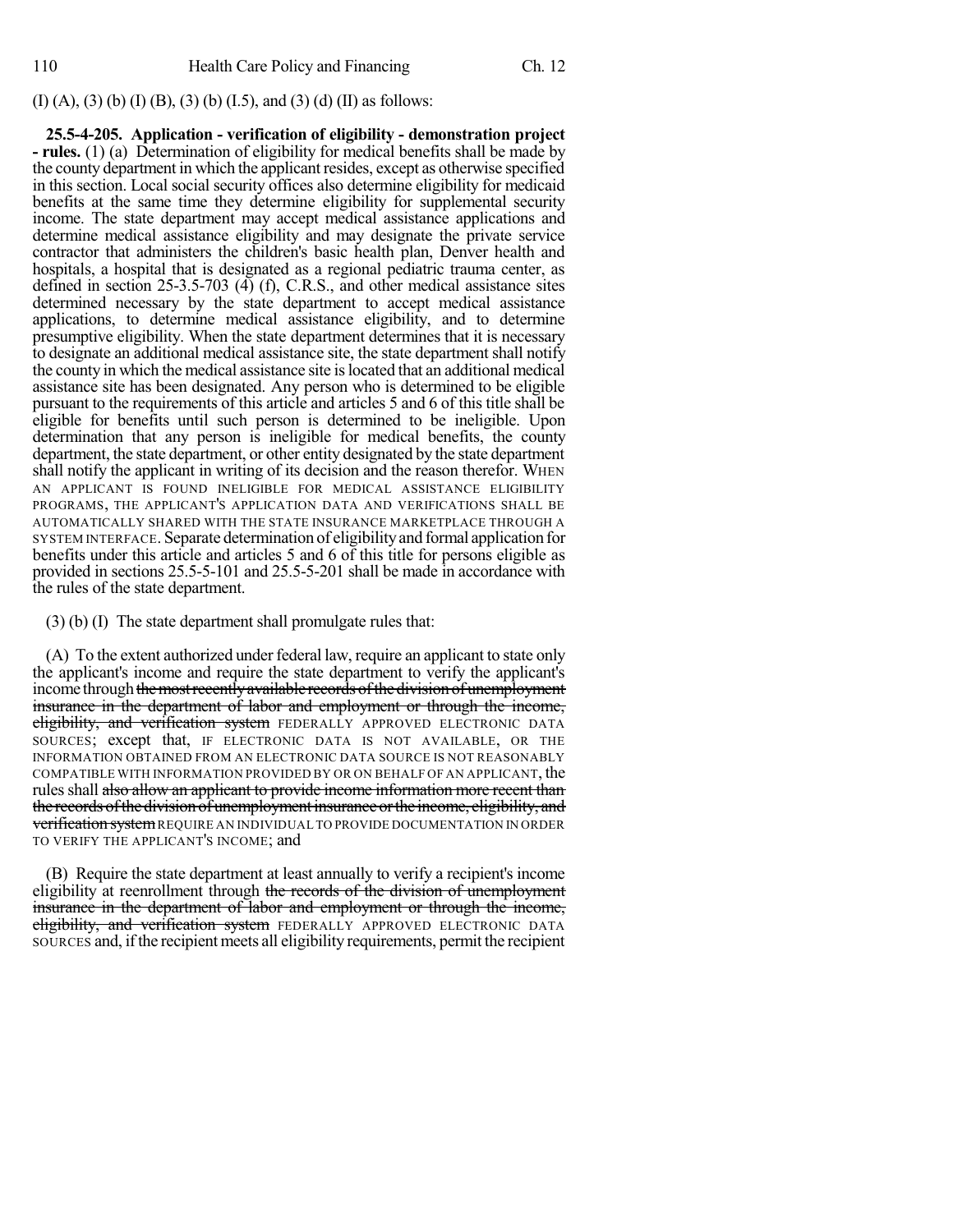to remain enrolled in the program. The rules shall also allow a recipient to supply income information more recent than the information supplied by the records of the division of unemployment insurance or the income, eligibility, and verification system THE RULES SHALL ONLY REQUIRE AN INDIVIDUAL TO PROVIDE DOCUMENTATION VERIFYING INCOME IF ELECTRONIC DATA IS NOT AVAILABLE, OR THE INFORMATION OBTAINED FROM ELECTRONIC DATA SOURCES IS NOT REASONABLY COMPATIBLE WITH INFORMATION PROVIDED BY OR ON BEHALF OF AN APPLICANT.

(I.5) (A) If the state department determines that a recipient was not eligible for medical benefits solely based upon the recipient's income after the recipient had been determined to be eligible based upon the records of the division of unemployment insurance or the income, eligibility, and verification system ELECTRONIC DATA OBTAINED THROUGH A FEDERALLY APPROVED ELECTRONIC DATA SOURCE, the state department shall not pursue recovery from a county department for the cost of medical services provided to the recipient, and the county department is not responsible for any federal error rate sanctions resulting from such determination.

(B) Notwithstanding any other provision in this paragraph (b), for applications that contain self-employment income, the state department shall not implement this paragraph (b) until it can verify self-employment income through the income, eligibility, and verification system or other verification FEDERALLY APPROVED ELECTRONIC DATA SOURCES as authorized by rules of the state department and federal law.

(d)  $(II)$  The state department shall also adopt rules that allow for assistance to be provided on an emergency basis until the applicant is able to obtain or qualify for a driver's license or identification card; however, a county department or an entity designated by the state department pursuant to subsection (1) of this section is not required to recover emergency assistance PURSUE RECOVERY OF ASSISTANCE from an applicant who fails, upon recertification, tomeet the photographic identification requirement.

**SECTION 3.** In Colorado Revised Statutes, 25.5-5-101, **amend** (1) (b), (1) (c), (1) (d), (1) (e), (1) (m), and (4); and **repeal** (1) (a) as follows:

**25.5-5-101. Mandatory provisions- eligible groups.**(1) In orderto participate in the medicaid program, the federal government requires the state to provide medical assistance to certain eligible groups. Pursuant to federal law and except as provided in subsection (2) of this section, any person who is eligible for medical assistance under the mandated groups specified in this section shall receive both the mandatory services that are specified in sections 25.5-5-102 and 25.5-5-103 and the optional services that are specified in sections 25.5-5-202 and 25.5-5-203. Subject to the availabilityoffederalfinancial participation, the following are the individuals or groupsthat are mandated under federal law to receive benefits under this article and articles 4 and 6 of this title:

(a) Individuals who meet the eligibility criteria for the aid to families with dependent children program pursuant to rules that were in effect on July 16, 1996;

(b) Families PARENTS AND CARETAKER RELATIVES LIVING WITH A DEPENDENT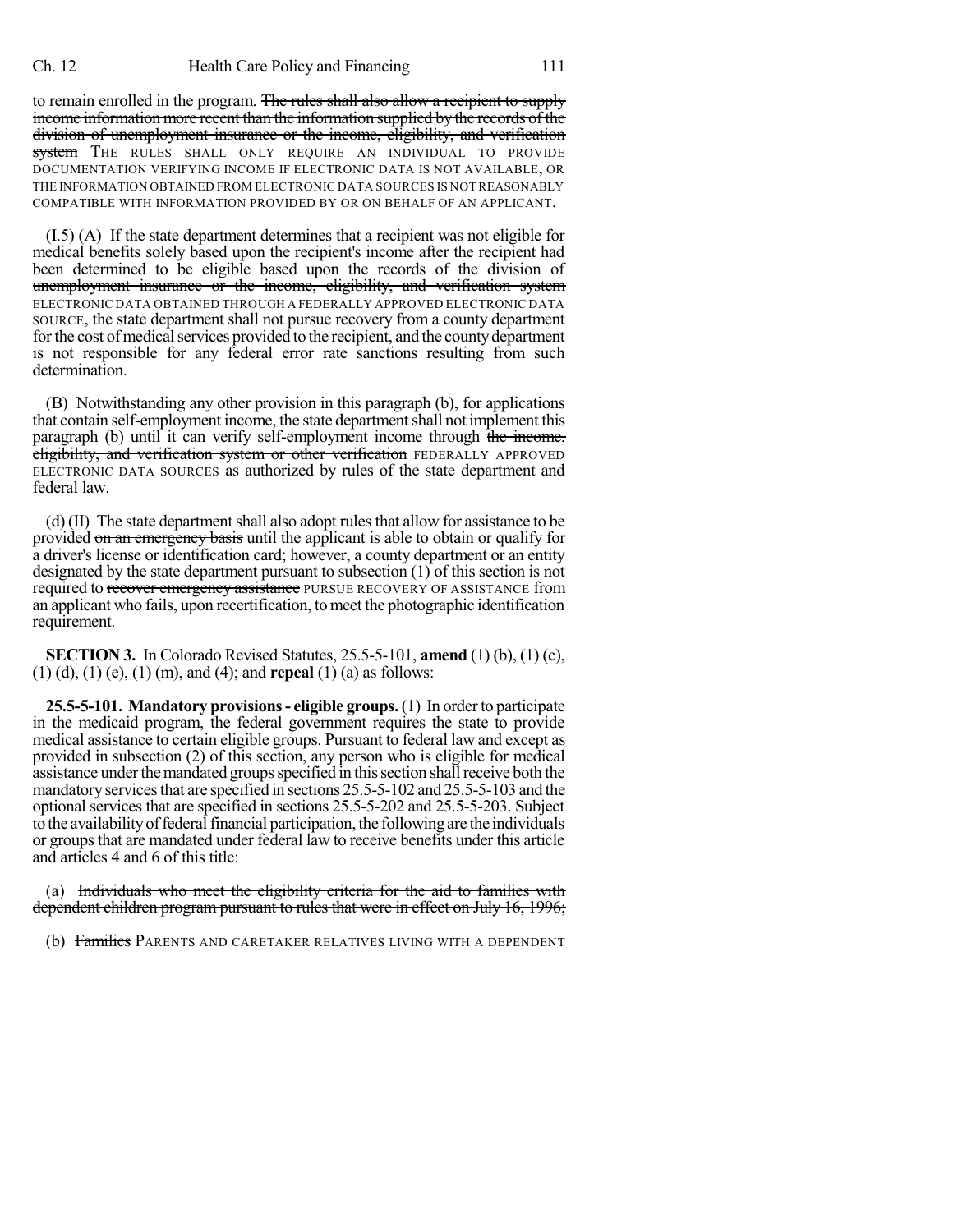CHILD who meet the eligibility criteria for the aid to families with dependent children program established in rules that were in effect on July 16, 1996, and PURSUANT TO SECTION 1902 (a) (10) (A) OF THE FEDERAL "SOCIAL SECURITY ACT", INCLUDING THOSE who subsequently would have become ineligible under such eligibility criteria because of increased earnings or increased hours of employment whose eligibility is specified for a period of time by the federal government;

(c) Qualified pregnantwomen, and children underthe age ofseven, whomeet the income requirements of the state's aid to families with dependent children program pursuant to rules that were in effect on July 16, 1996 PREGNANT WOMEN WHOSE FAMILY INCOME DOES NOT EXCEED ONE HUNDRED THIRTY-THREE PERCENT OF THE FEDERAL POVERTY LINE,ADJUSTED FOR FAMILY SIZE,WHO MEET THE REQUIREMENTS PURSUANT TO SECTION 1902 (a)(10)(A) OF THE FEDERAL "SOCIAL SECURITY ACT". ONCE INITIAL ELIGIBILITY HAS BEEN ESTABLISHED, THE PREGNANT WOMAN IS CONTINUOUSLY ELIGIBLE THROUGHOUT THE PREGNANCY AND FOR THE SIXTY DAYS FOLLOWINGTHE PREGNANCY,EVEN IF THE WOMAN'S ELIGIBILITY WOULD OTHERWISE TERMINATE DURING SUCH PERIOD DUE TO AN INCREASE IN INCOME.

(d) A newborn child born of a woman who is categorically needy. Such child is deemed medicaid-eligible on the date of birth and remains eligible for one year. so long as the woman remains categorically needy and the child is a member of her household.

(e) Children for whom adoption assistance or foster care maintenance payments are made under Title IV-E of the FEDERAL "Social Security Act", as amended, INCLUDING FOSTER CARE CHILDREN, PURSUANT TO SECTION 1902 (a) (10) (A) (i) (IX)OFTHE FEDERAL "SOCIAL SECURITY ACT",WHO ARE UNDER TWENTY-SIX YEARS OF AGE, WHO WERE IN FOSTER CARE UNDER THE RESPONSIBILITY OF THE STATE OR A TRIBE, AND WHO WERE ENROLLED IN MEDICAID UNDER THE STATE MEDICAID PLAN WHEN THEY TURNED EIGHTEEN YEARS OF AGE;

(m) Low-income pregnant women, and Children through UNDER the age of  $s$ ix, whose income is at or below a certain percentage of the federal poverty line as determined by the federal government NINETEEN WHO MEET THE ELIGIBILITY CRITERIA PURSUANT TO SECTION  $1902$  (a)  $(10)$  (A) OF THE FEDERAL "SOCIAL SECURITY ACT".

(4)  $(a)$  An asset test shall not be applied as a condition of eligibility for individuals or families described in paragraphs  $(a)$ ,  $(b)$ ,  $and$   $(c)$ ,  $(d)$ ,  $AND$   $(e)$  of subsection (1) of this section.

#### (b) Repealed.

(c) Subject to the receipt of any necessary federal approval and pursuant to 42 U.S.C. sec. 1396a (r) (2) and 42 U.S.C. sec. 1396u-1 (b) (2) (C), for the groups described in paragraphs (a) to (c) of subsection (1) of this section, the state board shall develop an income- and resource-countingmethod to replace the method used under the aid to families with dependent children program pursuant to rules that were in effect on July 16, 1996. The income- and resource-counting method shall be: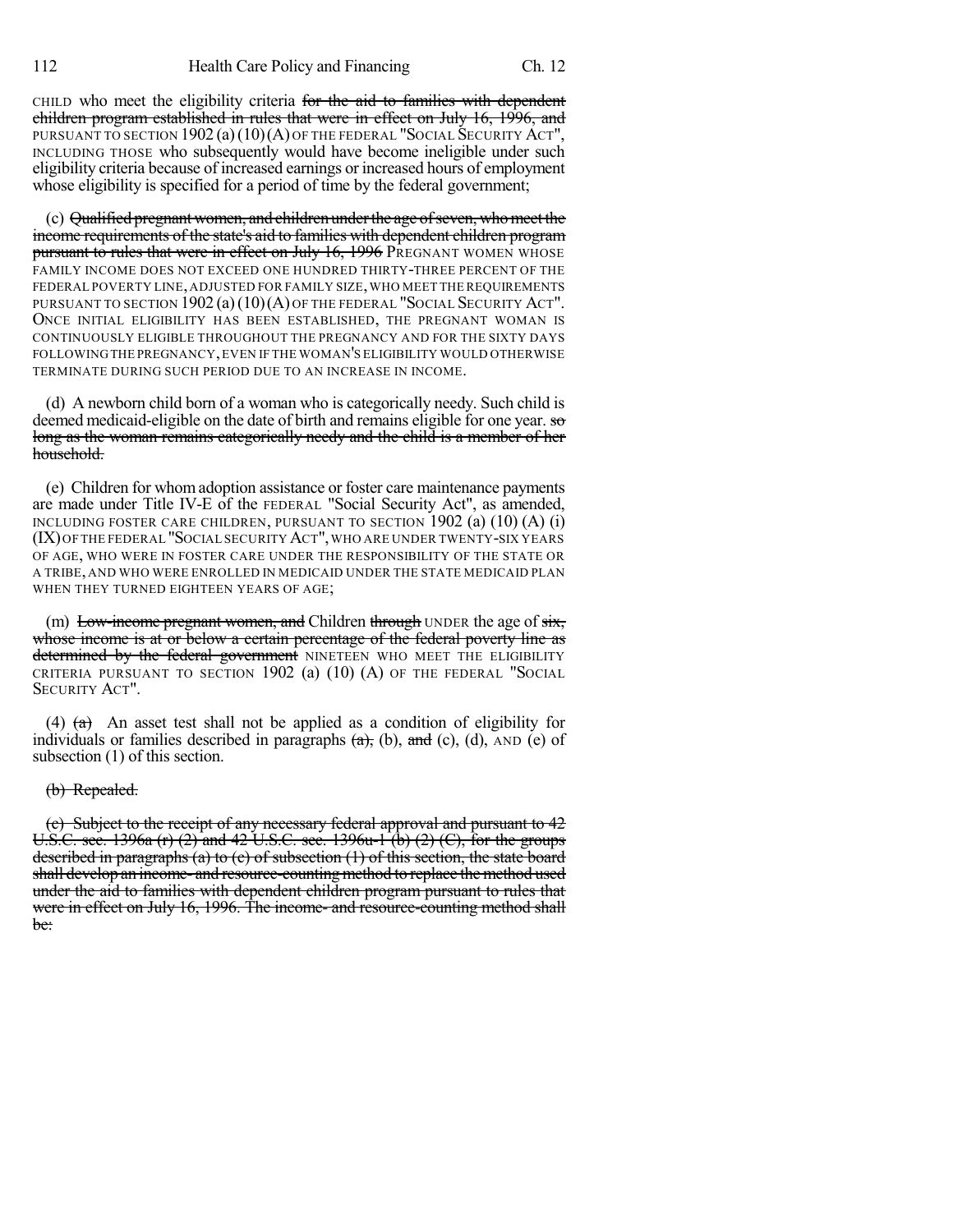(I) No more restrictive than the method used under the aid to families with dependent children program pursuant to the rules that were in effect on July 16, 1996; and

(II) No less restrictive than the method used to determine eligibility for other covered groups under subsection (1) of this section and sections 25.5-5-201, 25.5-5-204, 25.5-5-204.5, and 25.5-5-205.

**SECTION 4.** In Colorado Revised Statutes, 25.5-5-103, **repeal** (1) (a) as follows:

**25.5-5-103. Mandated programs with special state provisions.** (1) This section specifies programs developed by Colorado to meet federal mandates. These programs include but are not limited to:

(a) The program known as the baby and kid care program which provides medical assistance for pregnant women and children, as specified in section  $25.5 - 5 - 205$ ;

**SECTION 5.** In Colorado Revised Statutes, 25.5-5-201, **amend** (5); **repeal** (1) (d), (1) (e), and (1) (n); and **add** (1) (m.5) as follows:

**25.5-5-201. Optional provisions - optional groups - repeal.** (1) The federal government allows the state to select optional groups to receive medical assistance. Pursuant to federal law, any person who is eligible for medical assistance under the optional groups specified in this section shall receive both the mandatory services specified in sections 25.5-5-102 and 25.5-5-103 and the optional services specified in sections 25.5-5-202 and 25.5-5-203. Subject to the availability of federal financial aid funds, the following are the individuals or groups that Colorado has selected as optional groups to receive medical assistance pursuant to this article and articles 4 and 6 of this title:

(d) Individuals who would be eligible for aid to families with dependent children if child care were paid from earnings;

(e) Individuals under the age of twenty-one who would be eligible for aid to families with dependent children but do not qualify as dependent children;

(m.5) PREGNANT WOMEN, WHOSE FAMILY INCOME DOES NOT EXCEED ONE HUNDRED EIGHTY-FIVE PERCENT OF THE FEDERAL POVERTY LINE, ADJUSTED FOR FAMILY SIZE;

(n) Individuals under the age of twenty-one years eligible for medical assistance pursuant to paragraph (1) of this subsection  $(1)$  or section  $25.5-5-101$   $(1)$   $(e)$ immediately prior to attaining the age of eighteen years or otherwise becoming emancipated;

(5)  $(a)$  An asset test shall not be applied as a condition of eligibility for individuals or families described in paragraphs (a), (h), and  $(m)$  (m.5) of subsection (1) of this section.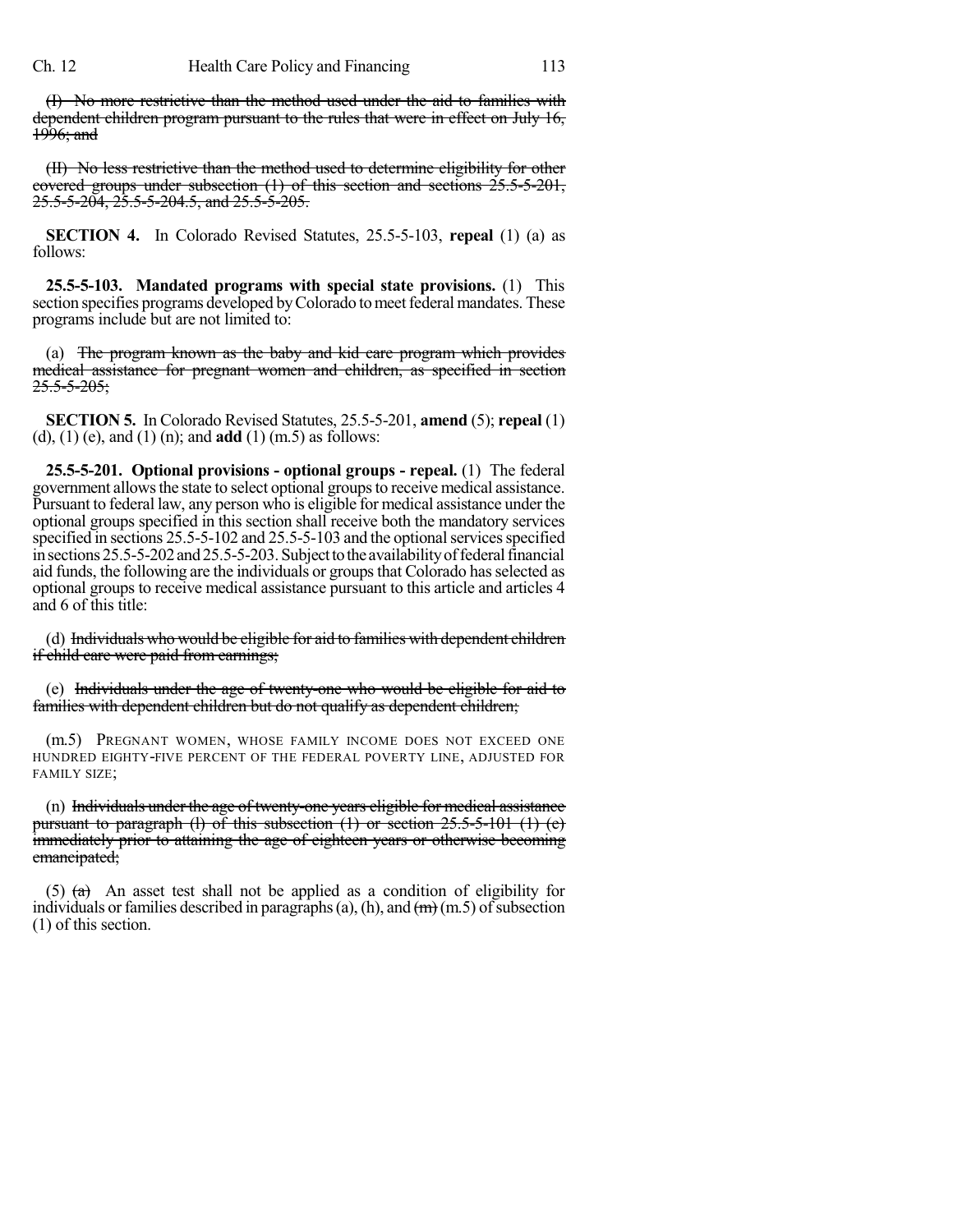(b) Repealed.

(c) Subject to the receipt of any necessary federal approval and pursuant to 42 U.S.C. sec. 1396a (r) (2) and 42 U.S.C. sec. 1396u-1 (b) (2) (C), for the groups described in paragraphs (d) and (e) of subsection  $(1)$  of this section, the state board shall develop an income- and resource-counting method to replace the method used under the aid to families with dependent children program pursuant to rules that were in effect on July 16, 1996. The income- and resource-counting method shall be:

(I) No more restrictive than the method used under the aid to families with dependent children program pursuant to the rules that were in effect on July 16,  $1996$ ; and

(II) No less restrictive than the method used to determine eligibility for other covered groups under subsection (1) of this section and sections 25.5-5-101, 25.5-5-204, 25.5-5-204.5, and 25.5-5-205.

**SECTION 6.** In Colorado Revised Statutes, 25.5-5-202, **amend** (1) (r) as follows:

**25.5-5-202. Basic services for the categorically needy - optional services repeal.** (1) Subject to the provisions of subsection  $(2)$  of this section, the following are services for which federal financial participation is available and which Colorado has selected to provide as optional services under the medical assistance program:

(r) For any pregnant woman who is enrolled or eligible for services pursuant to section 25.5-5-10 $\overline{1}(1)(c)$ , or  $25.5-5-205$ , alcohol and drug and addiction counseling and treatment, including outpatient and residential care but not including roomand board while receiving residential care;

**SECTION 7.** In Colorado Revised Statutes, **repeal** 25.5-5-205.

**SECTION 8.** In Colorado Revised Statutes,  $25.5 - 8 - 109$ , **amend** (4)(a) and (4.5) (a); and **repeal** (4) (b) as follows:

**25.5-8-109. Eligibility - children - pregnant women.**(4) A child whose family income does not exceed the applicable level specified in section  $25.5-8-103$  (4) (a) shall be presumptively eligible for the plan. Children who are determined to be eligible for the plan shall remain eligible for twelve months subsequent to the last day of the month in which they were enrolled; except that a child shall no longer be eligible for the plan and shall be disenrolled from the plan if the department becomes aware of or is notified that any of the following has occurred:

(a) The child has moved out of the state; OR

(b) The child has been enrolled in the medicaid program; except that, in disenrolling a child pursuant to this paragraph (b), the department shall ensure that the child is continuously covered under this section until the coverage is attained under the medicaid program and that there is no gap in coverage; or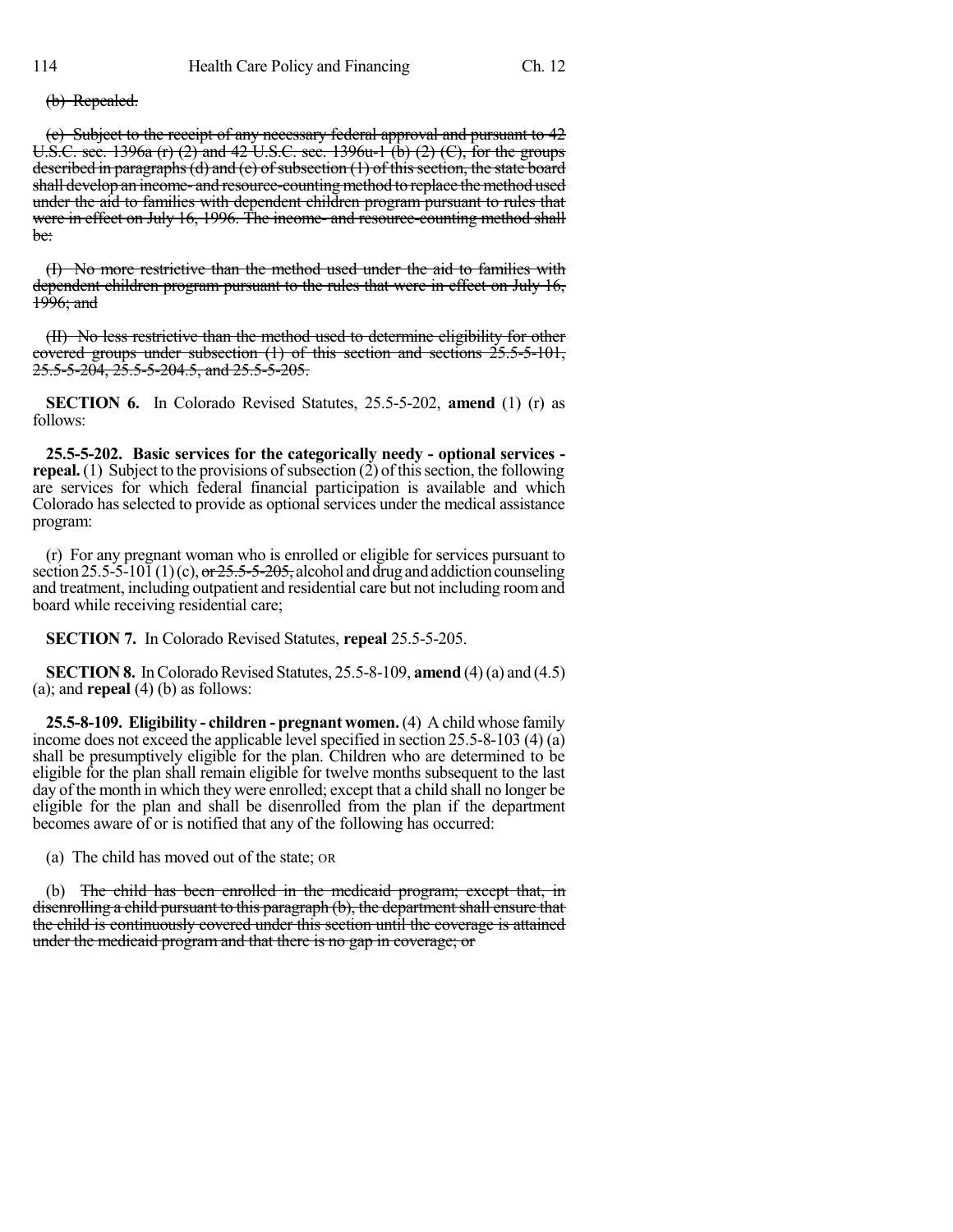$(4.5)$  (a) (I) To the extent authorized by federal law, the department shall require an applicant to state onlythe applicant'sfamilyincome and shall notifythe applicant that the applicant's family income will be verified by the department through the most recently available records of the division of unemployment insurance in the department of labor and employment or through the income, eligibility, and verification system FEDERALLY APPROVED ELECTRONIC DATA SOURCES. The department shall allow an applicant to provide income information more recent than the records of the <del>division of unemployment insurance or the income, eligibility, and</del> **verification system** FEDERALLY APPROVED ELECTRONIC DATA SOURCES.

(II) The department shall annually verify the recipient's income eligibility at reenrollment through the records of the division of unemployment insurance in the department of labor and employment or through the income, eligibility, and verification system FEDERALLY APPROVED ELECTRONIC DATA SOURCES. If a recipient meets all eligibility requirements, a recipient remains enrolled in the plan. The department shall also allow a recipient to provide income information more recent than the records of the division of unemployment insurance or the income, eligibility, and verification system FEDERALLY APPROVED ELECTRONIC DATA SOURCES.

(III) If the state department determines that a recipient was not eligible for medical benefits solely based upon the recipient's income after the recipient had been determined to be eligible based upon the records of the division of unemployment insurance or the income, eligibility, and verification system INFORMATION VERIFIED THROUGH FEDERALLY APPROVED ELECTRONIC DATA SOURCES, the state department shall not pursue recovery from a county department for the cost of medical services provided to the recipient, and the county department is not responsible for any federal error rate sanctions resulting from such determination.

(IV) Notwithstanding any other provision in this paragraph (a), for applications that contain self-employment income, the state department shall not implement this paragraph (a) until it can verify self-employment income through the income, eligibility, and verification system or other verification FEDERALLY APPROVED ELECTRONIC DATA SOURCES as authorized by rules of the state department and federal law.

(V) THE COUNTY DEPARTMENT, STATE DEPARTMENT, OR OTHER ENTITY DESIGNATED BY THE STATE DEPARTMENT TO MAKE THE ELIGIBILITY DETERMINATION SHALL AUTOMATICALLY TRANSFER TO THE STATE INSURANCE MARKETPLACE THROUGH A SYSTEM INTERFACE THE APPLICATION DATA AND VERIFICATIONS OF A CHILD OR PREGNANT WOMAN WHO IS DETERMINED INELIGIBLE FOR MEDICAL ASSISTANCE BENEFITS PURSUANT TO THIS SECTION.

**SECTION 9.** In Colorado Revised Statutes, 13-3-113, **amend** (5) (b) (V) (C) as follows:

**13-3-113. "Family-friendly Courts Act".** (5) **Grant applications - duties of judicial districts.** (b) The state court administrator, in determining which judicial districts may receive grant moneys pursuant to this section, shall consider the extent that a judicial district is responsible for: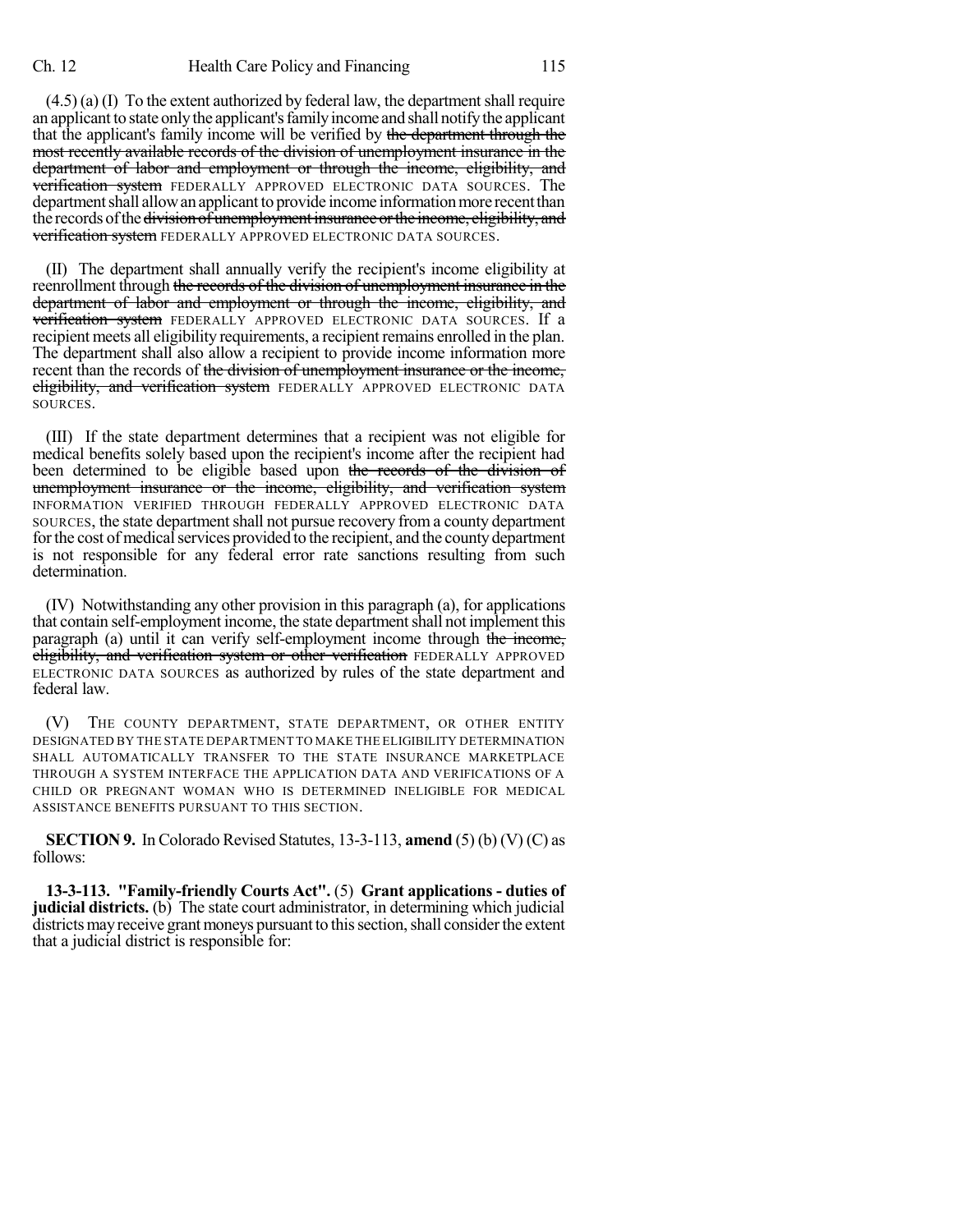(V) Soliciting information from community-based organizations, faith communities, governmental entities, schools, community mental health centers, local nonprofit or not-for-profit agencies, local law enforcement agencies, businesses, and other community service providers about the following services and resources for the purpose of providing such information to patrons of the family-friendly court services:

(C) Information related to health insurance and health care coverage, including but not limited to the children's basic health plan and dental health plan, established pursuant to article 8 of title 25.5, C.R.S., and the baby and kid care program, established CHILDREN ELIGIBLE FOR THE MEDICAL ASSISTANCE PROGRAM pursuant to section  $25.5-5-205$  article 5 of title 25.5, C.R.S.;

**SECTION 10.** In Colorado Revised Statutes, 24-22-117, **amend** (2) (a) (II) (I) as follows:

**24-22-117. Tobacco tax cash fund - accounts - creation - legislative declaration.** (2) There are hereby created in the state treasury the following funds:

(a) (II) Except as provided in subparagraph (III) of this paragraph (a), for fiscal year 2005-06 and each fiscal year thereafter, moneys in the health care expansion fund shall be annually appropriated by the general assembly to the department of health care policy and financing for the following purposes:

(I) To provide funding for extending medicaid eligibility for persons who are in the foster care system immediately prior to emancipation, as set forth in section  $25.5 - 5 - 201$  (1) (n) 25.5-5-101 (1) (e), C.R.S.

**SECTION 11.** In Colorado Revised Statutes, **amend** 25.5-4-208 as follows:

**25.5-4-208. County duties - transitional medicaid.** County departments shall assist families in completing the reporting requirements for transitional medicaid. This shall include informing 1931 medicaid recipients, as defined in section 25.5-4-103 (1), FAMILIES of the transitional medicaid eligibility requirements and the required reporting calendar.

**SECTION 12.** In Colorado Revised Statutes, 25.5-5-301, **amend** (4) as follows:

**25.5-5-301. Clinic services.** (4) "Clinic services" also means preventive, diagnostic, therapeutic, rehabilitative, or palliative items or services that are furnished to a pregnant woman who is enrolled or eligible for services pursuant to section 25.5-5-101 (1)(c) or  $25.5-5-205$  25.5-5-201 (1)(m.5) in a facility that is not a part of a hospital but is organized and operated as a freestanding alcohol or drug treatment program approved and licensed by the unit in the department of human services that administers behavioral health programs and services, including those related to mental health and substance abuse, pursuant to section 27-80-108 (1) (c), C.R.S.

**SECTION 13.** In Colorado Revised Statutes, 25.5-5-309, **amend** (1) as follows:

**25.5-5-309. Pregnant women - needs assessment - referral to treatment**